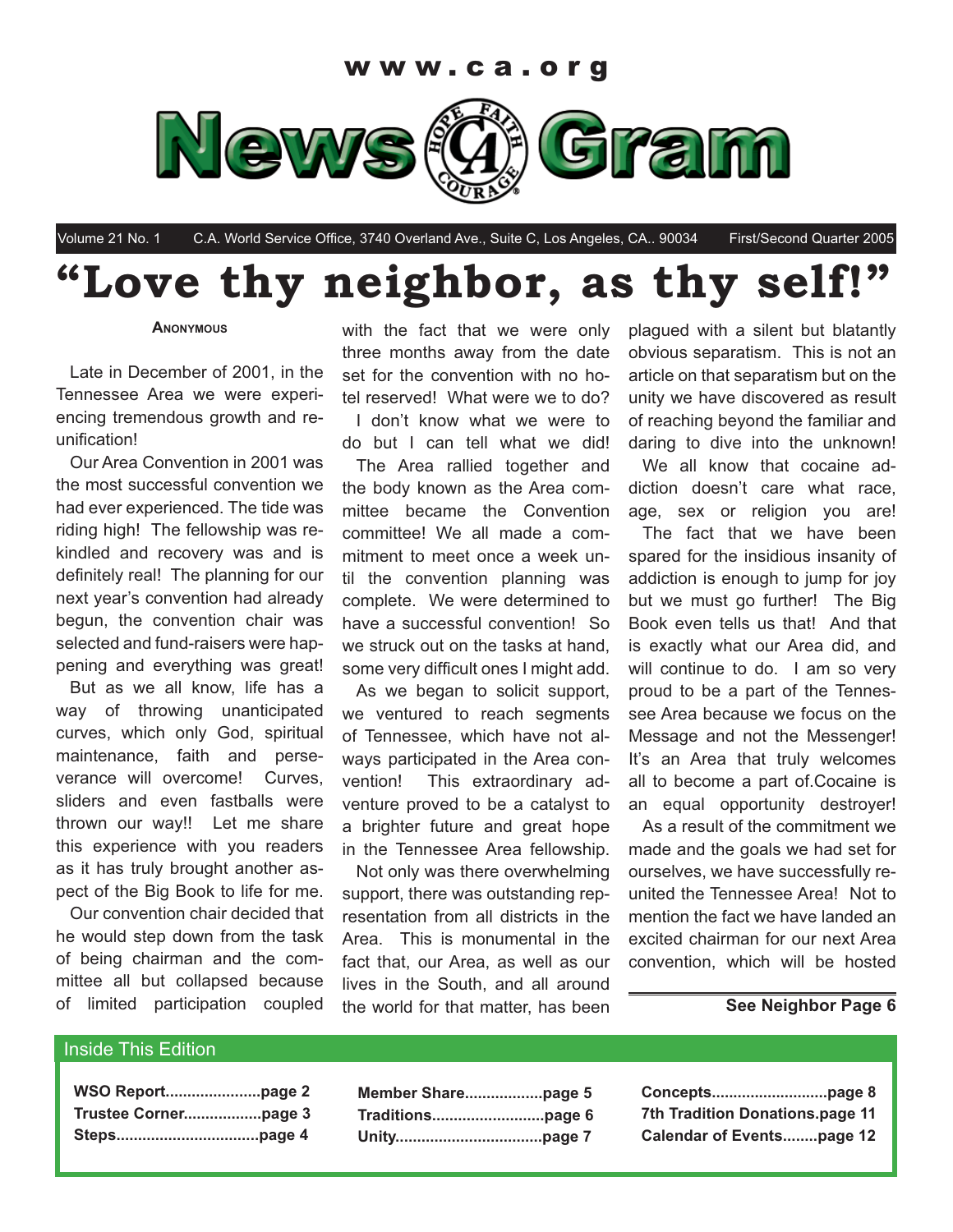#### **CAWS Board Of Trustees**

Jackie S., Atlantic North Region London, England Teri K., Atlantic South Region Marietta, Ga. Tony D., Midwest Region Milwaukee, Wisc. Jay F., Southwest Region Denver, Colo. Cynthia C., Pacific North Region Redmond, Wash. Carl W., Pacific South Region Pomona, Calif. Bobbie H., Trustee at Large Cypress, Texas Earl H., WSO Trustee Sunland, Calif. John B., WS Trustee Los Angeles, Calif.

#### **CAWSO Board of Directors**

Bob C., Chairperson Los Angeles, Calif. Judy W., Vice-Chair Encino, Calif. Brian W., Treasurer Burbank, Calif. Kathy Jo R. Director Los Angeles, Calif. Jon F., Director Chatsworth, Calif. Patty F., Paid Director Los Angeles, Calif. Earl H., Director/WSO Trustee Sunland, Calif. John B., Director/WS Trustee Los Angeles, Calif. WSOB Secretary - open

#### **CAWSO Personnel**

Patty Flanagan, Office Manager Leandra Caszatt, Customer Service Karen Layns, Office Assistant Daniel Jimenez, Shipping

#### **NewsGram Editor**

Milo Bloom

#### The NewsGram is a quarterly pub-

lication published by the World Service Office of Cocaine Anonymous. It is intended solely to provide information for the fellowship of Cocaine Anonymous. This publication and all its contents are copyrighted by Cocaine Anonymous. Any unauthorized duplication or publication is prohibited. Send all requests to: NewsGram, C/O CAWSO, 3740 Overland Ave., Suite C, Los Angeles, C.A. 90034. E-Mail to:



newsgram@ca.org or by Fax to: (310) 559-2554, Attention: NewsGram. You can call us by phone at (310) 559-5833.

## Notes from the WSO

With the new year, there is much to do and talk about. First and foremost, the Office continues to work on increasing our efficiency in serving the C.A. Fellowship as a whole as well as the efficiency within the World Service Office.

An example of this can be seen in our web site, especially when you go to our store. Making this 'customer friendly' is a constant challenge and we are always open to suggestions, not only in the form of problems you may experience but also if you have any good ideas for improving our services. We always encourage feedback from the Fellowship, positive or negative. Without such communication, it is hard to correct or improve anything.

We are also trying to send out more and more material via E-Mail, thereby speeding up the delivery, hopefully, as well as saving the expense of mailing.

Memphis 2005:

The more we hear about this, the more exciting it gets. The local convention committee is putting countless hours of dedicated effort to pull off a great event. Now it is up to all of us to go there!

 In closing, I want to thank all of the fellowships for their continued financial support of the WSO. If you are not sure where your area or district stands in this regard, perhaps you might take a moment and look page 11 of the NewsGram to see how your area or district is doing in donations to World Services. Individual contributions are also improving now that the contribution program is off the ground.

Thank you for all of your support.

Bob C. Chair of the WSO

The NewsGram is always looking for submissions. If you have ideas, cartoons, poems, stories or any other recovery related material send it and the release form below to: NewsGram Editor, C/O CAWSO, 3740 Overland Ave., Suite. C, Los Angeles CA. 90034. We cannot publish your submission without a release form.

Name: The Phone: Phone: Phone: Phone: Phone: 2014

Address:

City: State: 2ip:

 I hereby give CAWSO and the NewsGram express permission to reprint my original work entitled:  $\overline{\phantom{a}}$ 

Signature:

 Submissions may be edited for publication. Submissions cannot be returned.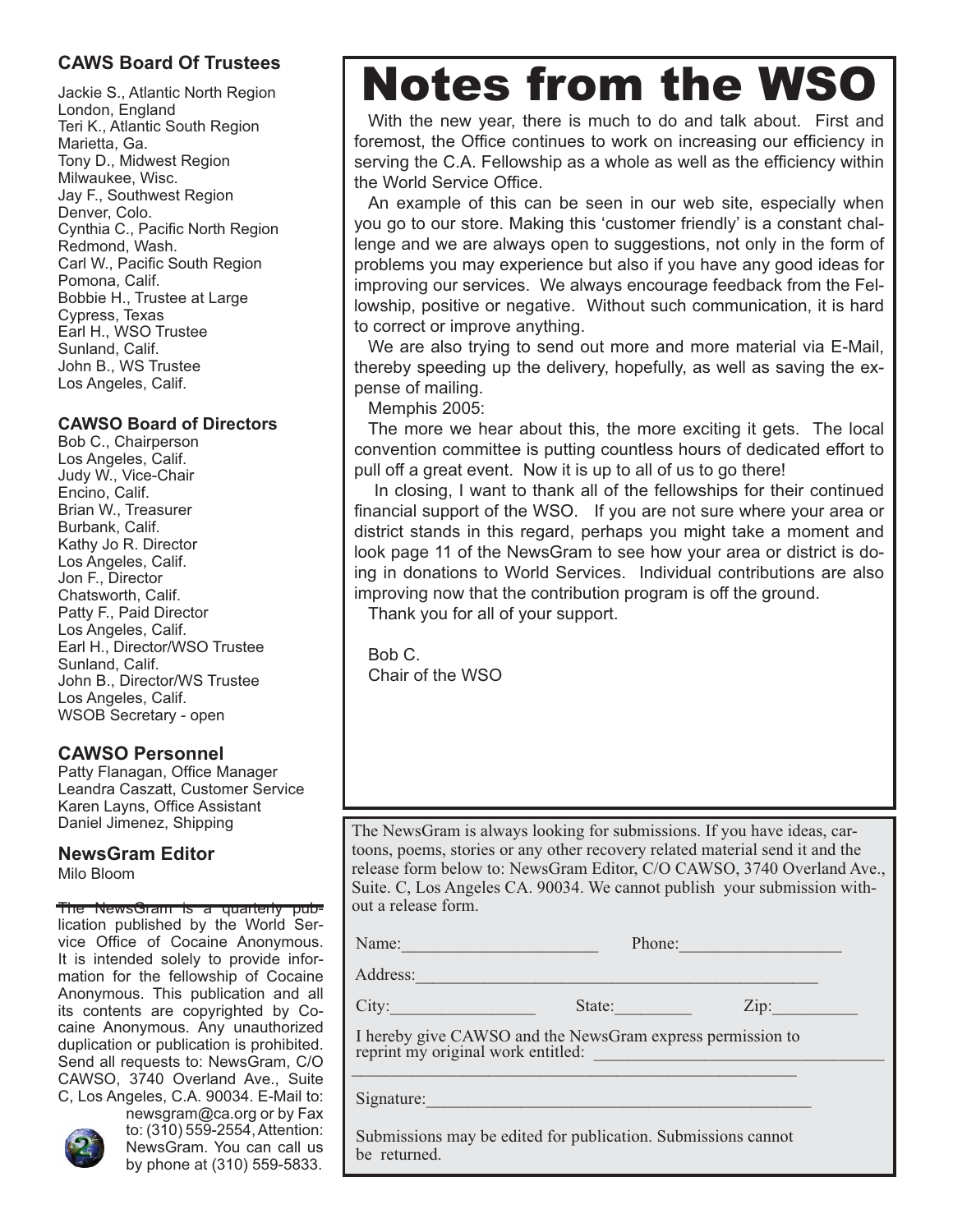# **Trustee Corner**

**TERI K. CHAIR, WORLD SERVICE BOARD OF TRUSTEES**

The Contribution Program is now almost three years old. There are 49 people who have proven that it is safe to participate in direct debit from their respective checking, savings or credit card accounts.

On behalf of the World Service Board of Trustees, I wish to thank each and every member of CA that heard this appeal for financial support and took the ACTION. In 2004, approximately \$9,124 made its way to CA as a direct result of the CA Contribution Program. The average donation from each member is between \$10 and \$15 with an average total donation of \$677 per month. These few (49) have made 1800 books available for the inmate requests received by the staff of the World Service Office.

Who will now find it in their hearts to contribute? Can you find 30 cents a day to contribute to World Services' effort to carry the message?

The materials to start a meeting known as a Starter Kit have been requested by new members in far off places. The cost of sending the Starter Kit to Kenya, a \$60.00 shipping expense, is very high. Will you be the person who will sign up to have \$5.00 a month taken from your account? If you can, then you will have made recovery available to those suffering in Kenya, Spain, Venezuela, Mexico and in the USA.

Fear! Oh what I have heard in regard to fear of having the World Service Office have the banking information of our members, or the fear of what if I get laid off.... These are fears. Reality check: The World Service Office uses the current security systems available by the banking industry. All your personal information is on a secured server, kept by Wells Fargo. Canceling your contribution is as easy as a phone call with a follow up note – you can stop the charge up to 24 hours prior to the date you have given for the withdrawal.

As I write this I consider what could happen if 1,000 members sent \$15.00 a month. Could we fund the delegates? Take the burden off the areas? Could we send more information to the professional communities so that the name Cocaine Anonymous could emerge from our seeming obscurity as an anonymous Fellowship and judges and institutions would recognize our name as a solution to the problem of Crack addiction?!

I speak to you from my own experience. The World Service Office has had my contribution and all my personal data without incident. When I see the starter kit requests, my heart fills with joy knowing I help. Because I want the hand of CA to be there for the next suffering addict, I took action. Sometimes I need prodding from my sponsor to do the right thing. On this subject, I just needed time with my HP to know it was the right thing to do. Giving to World Services has given me a sense of belonging, much like my home group does on Sunday nights.

I hope you join us on the broad highway that has so much room. We 49 people want that number to triple by this Conference. Can you give 30 or 50 cents a day to help an addict that needs to hear the message? Please fill out the form and mail it today.



#### If you would like to be of service …we want you.

The World Service Office and The Conference Committee welcome the help of any one willing to help prepare the Delegate mailings. This would include copying, collating material, and preparing envelops. If you are interested please contact the World Service Office at (310) 559-5833.

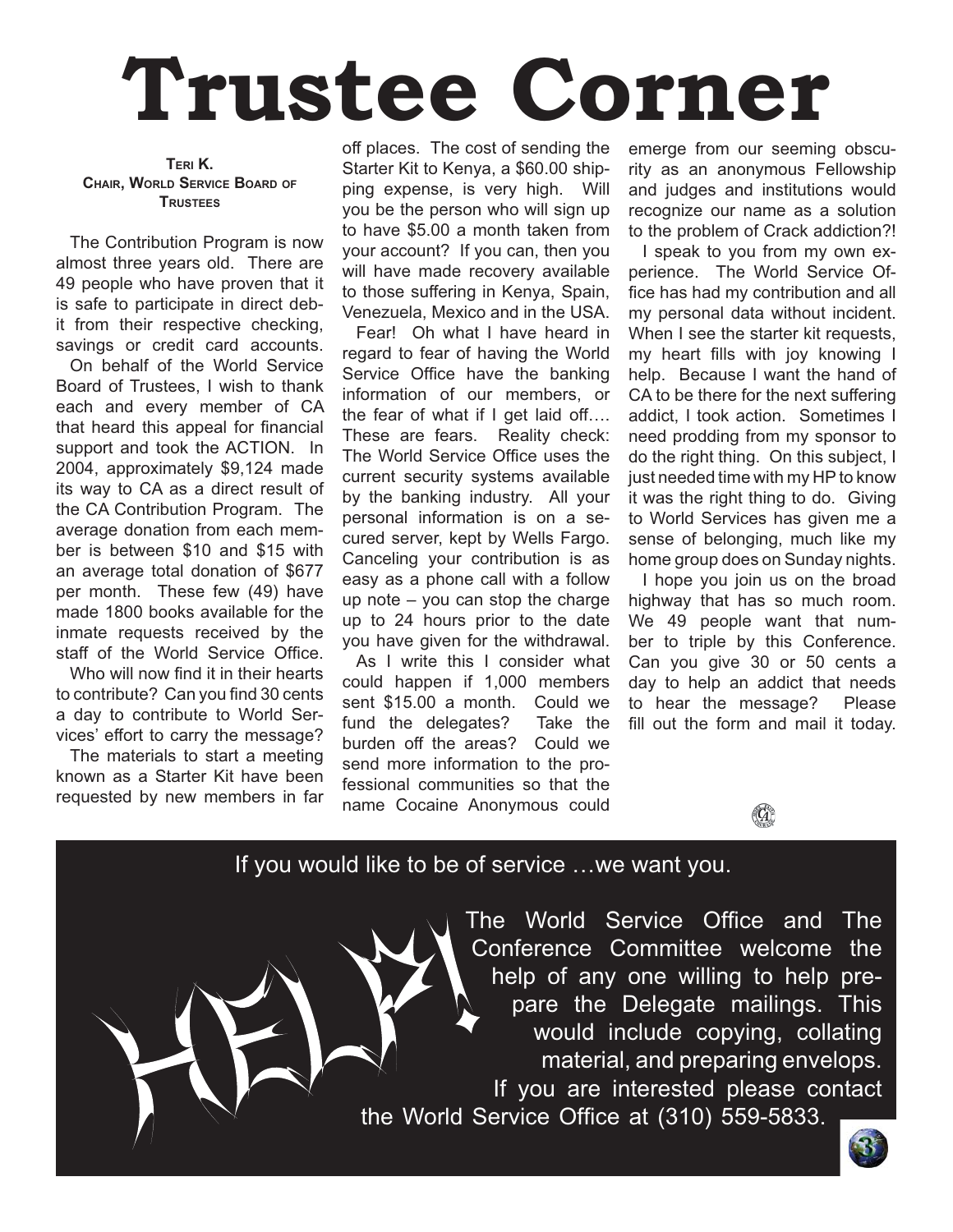## **Archway to a New Freedom**

**ERNEST H. PHX. AZ** 

Walking into recovery my first time I would have to admit was a little frightening! There were a lot of ideas presented to me that just didn't make sense and some that flat out scared me.

The idea of having a Higher Power was okay but having to trust Him

and pray to Him was a little too far fetched. When my sponsor sat me down and we did my first two steps that was all right. I had no problem admitting complete defeat and coming to believe.

But having to make a decision to turn everything over to

God as I understand Him, that was something I had a hard time with.

The first thing my then sponsor asked me was if I was willing to at least try and I was. He then proceeded to tell me to think of it as a God who understands me. And that made all the difference in the world.

I don't understand God, I just know that there are events that have happened in my life that I cannot explain. And because of that there has to be a power greater than me working.

After I became willing to accept the ideas a whole lot of opportunities that had never presented themselves before opened to me.

There is a simpler way that also was shown to me early on and

that helped me through a lot of trying time early in my recovery. That was the first three steps simplified with: I can't. He can, let Him and that makes a lot of sense. I cannot control my life. I have already tried and it doesn't work. I have come to believe that he can. So why not let Him. Once I was able to do this the rest of the steps were no problem. And my life was a whole lot easier

to manage.

There is no right or wrong way to work this program.

There are a few simple suggestions. But in the Big Book and the 12 and 12 it does very adamantly

state that

without the third step the rest of the steps are worthless. The Big Book states that this concept, the Third Step, is the keystone of the new and triumphant arch through which we passed to freedom. This means that if we are unable to let a Higher Power have control of our lives, whatever that power may be, then

### Where to write

CAWS Board of Trustees P.O. Box 492013 Los Angeles, CA 90049-8013

CAWSO Board of Directors 3740 Overland Ave., Suite C Los Angeles CA. 90034-6337 we are still trying to run the show.

The Big Book also states that we cannot try to run the show or old behavior will creep back up and that is not good. I try to be as adamant as I can with my sponsees about the fact that this program doesn't work if they're not willing to give their lives completely to their Higher Power.

I know today with sixteen months clean that there is a Higher Power and it is not me. I had to go and do a little research trying to run the show myself with little success before I crawled back to this program. When I was done trying and became willing to have just a little faith everything changed.

Today I think you would die trying to convince me that there is not a Higher Power. And that is all due to finally working my Third Step honestly and completely.  $\mathbb{G}$ 

**WSO Wish List**

Some time ago the World Service Office published a "wish list" of items and services it was in need of. The fellowship answered by donating many of the items on the list as well as providing valuable volunteer hours.

We would like to thank all of our members who have donated their time and various items from our C.A. World Service Office Wish List throughout the year.

 These donations include: Refrigerator, File Cabinets, Office Furniture, Lighting, Conference Table, Logistics Assistance, Large Monitor for the World Service Conference, New computers for the office, Binders for delegate mailings, Screen for our warehouse door, CAWS Convention Web Site Hosting, Materials and labor to build a new wall

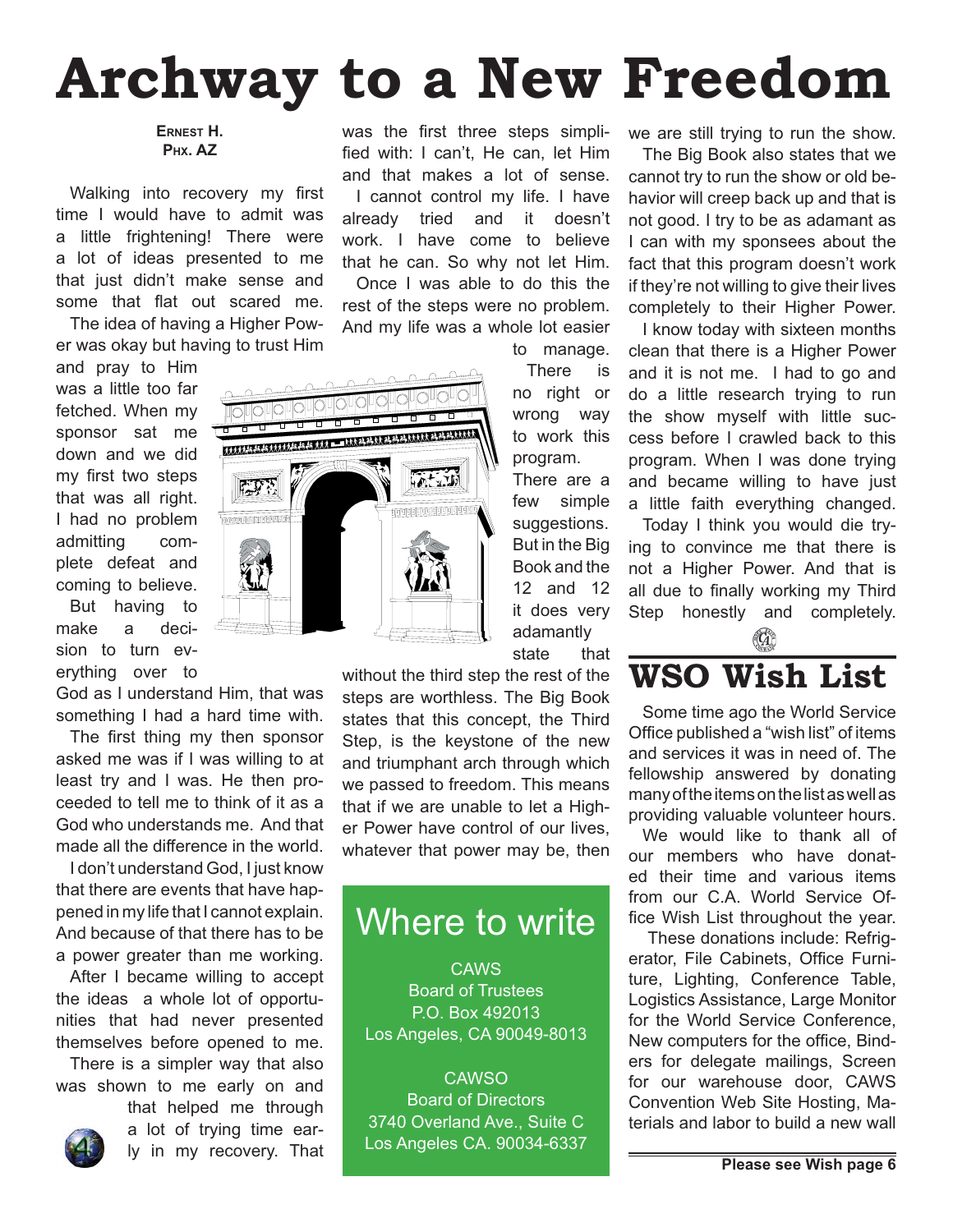## **Tales from a Convention Junkie**

**MIKE P. SAN JOSE, CALIF.**

*Editor's Note: This is the second part of a multi-part article, which will present a member's view of the conventions.*

The Seventh Convention remained in the West, this time in Los Angeles for the first time. The theme here was We're Entirely Ready. The turnout here was huge. I think they may have exceeded the numbers from Phoenix. There were friends

from Oklahoma, and New York and Illinois that were making these annual events more and more special.

I feel this was the convention where we learned the value of having a fellow addict as our speaker instead of a lecturer. My Higher Power was sure with me at that convention. I didn't know I had been given a time slot to interview for the Pacific North Regional Trustee and missed it... but they rescheduled me.

Next May we went to Montreal, Canada for the very first International Convention. It was 1992 and the

Eighth Convention, theme Humbly Ask Him and the first time the words Cocaine Anonymous were not printed on the logo. This Convention was my first as a newly elected Trustee. The terms were five years then for our Trustees. The Trustees meet for three days prior to the start of the Convention. One night before the Convention we went out to eat and ran into another Trustee in a small restaurant way off the beaten path. Done of the first people in Texas to **Please see Convention page 9** 

I have been amazed at the times I found a fellow C.A. member in cities completely by surprise. There were Trustee meetings all the time and I loved it. Being a Trustee was always an honor and a thrill to me. I found more time to participate in this convention than I did in the San Francisco convention. The language difference was not as much of a barrier as I thought it might be.

The 1993, Ninth Convention was held in Houston, Texas. I got married two days before we left for the convention. We knew we would always have a trip for our anniver-

grors

SERENITY

BY THE SEA

sary because we planned on going to every convention ...so far so good. There was a lot of hard work done by the Houston Fellowship in preparation for a thousand cocaine addicts coming to town.

But one very special guy was missing. H. Lee was my roommate and fellow Trustee but he had passed away not too long after the Montreal Convention. He was support C.A. There is a shirt from Dance Around the World, now known as Celebrate around the World, that honors him. It has a cowboy boot, a rose and a piece of gum as part of the logo: those items represent H. Lee, a man whose humor and generosity helped C.A. grow throughout the Southwest.

The 10th Convention, We're Here and We're Free, was held in Cleveland. The hotel was close to the Lake and we could see the Rock-n-Roll Hall of Fame being built. Cleveland was very hospitable to us and the Convention had great events.

> For me, the highlight was a side trip to Akron to visit the home of Dr. Bob. About six of us went as though we were on a pilgrimage. There are 12 steps from the sidewalk to the front porch. To be able to see where it all started so many years ago… and see it still working and growing in so many different 12-Step Programs was truly awe-inspiring.

A Host of Friends, Number 11 was held in Salt Lake City, Utah. I was the Pacific Northwest Trustee and this fell in my region. I flew to Salt Lake every

month for more than a year before the convention. The SLC fellowship was one of the smallest fellowships, but conversely one with a lot of convention experience. They had been putting on a Rockies Convention every fall for a number of years by then. This small group had a lot of heart and desire and I became as close to all the members there as

I was to my home group.



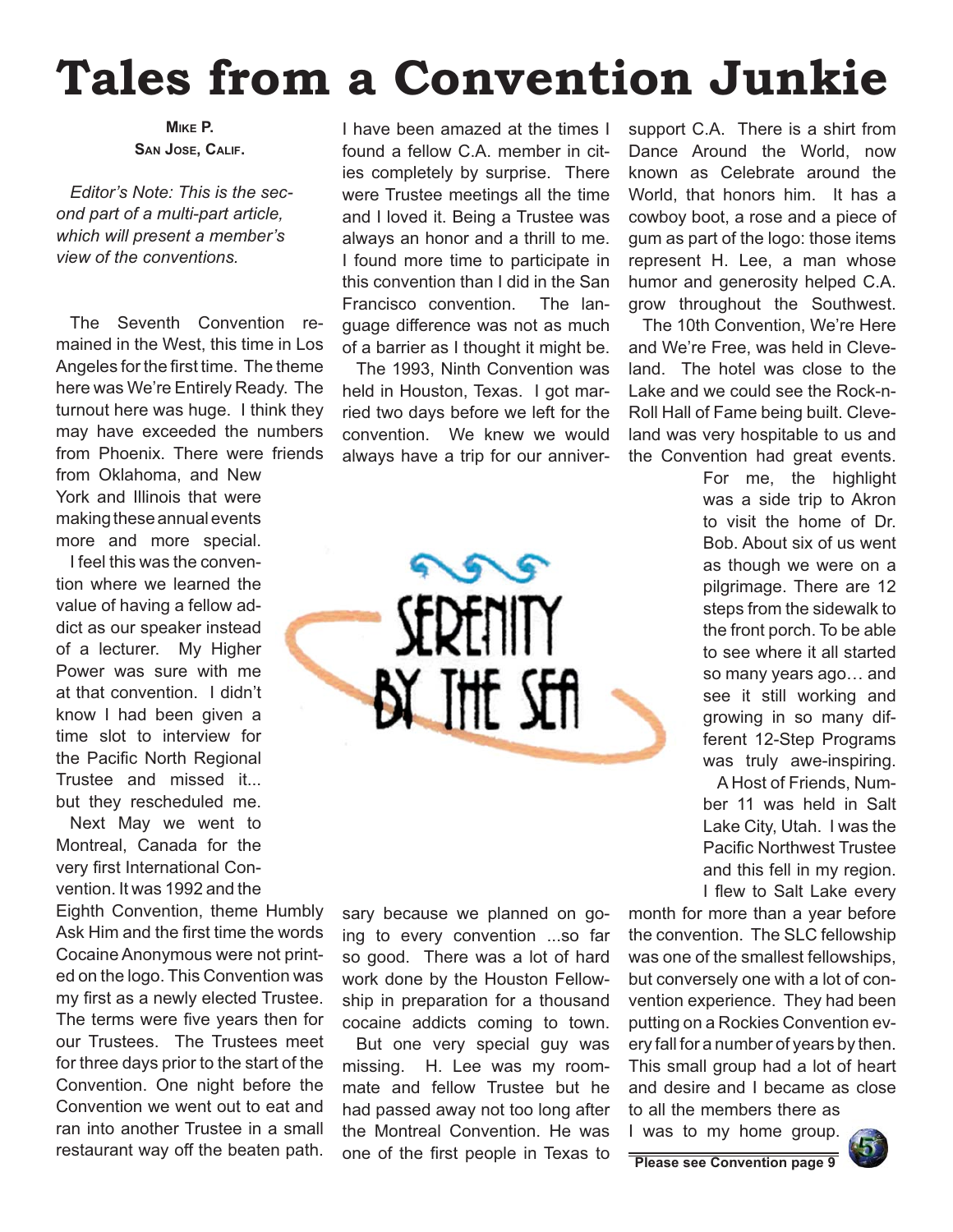## **UK Convention OK** Neighbor

**BY JACKIE S. ATLANTIC NORTH TRUSTEE**

I am now back home from the CA UK 13th convention which was outstanding. Each year the convention grows, which was this years theme

"Thus We Grow." I am delighted to say that we attracted over 850 paid registrations with full audiences at all of the workshops, speaker meeting and a seated banquet of over 420. We had members from all over the UK, Scotland, Holland, Sweden, South Africa, Hong Kong and of course the USA and Canada. The geographical recognition included Iran, three members from Isreal, and a newcomer who flew in from Poland with 24 hours - truly it is hard to find words to cover the emotion, enthusiasm and grace that we have been given and the energy that is so alive on this side of the pond. I had the opportunity to meet so many members, respond to

so many questions, and participate throughout the weekend.

(G)

### **Wish**

#### Continued from page 4

in our office, Phone system including set up and regular maintenance. There are also many members who regularly volunteer their time throughout the year to help keep the office running including but not limited to: Webmaster, NewsGram Editor, World Service Trustees, Typesetter for pamphlets, World Service Office Board Members, Artwork Design for various projects, Maintenance and service for our network system.

We receive so much assistance throughout the year that we cannot list them all. Your support and service is truly appreciated.

(G)

Continued from page 1

by the Nashville District in conjunction with our Regional convention.

This is truly an amazing accomplishment for which I am grateful to God for allowing me to witness as well as be a part of. The Big Book tells us "…God will determine that, so you must remember that your real reliance is always upon Him. He will show you how to create the fellowship you crave."

And thus another part of the fellowship and the Big Book comes alive for me. Once more I truly see, as our First Tradition states: "Our common welfare should come first; personal recovery depends upon C.A. Unity." Thank God For Cocaine Anonymous and recovering people who are not like me! We are all God's children, we all have a right to be here, and we can't make it without each other!



### Subscribe to the NewsGram

Subscriptions are being accepted for the NewsGram. For the low price of \$10 per year, U.S. dollars only, you can receive each copy of the NewsGram before your friends or your group. Simply complete the form below and enclose a \$10 check, money order, U.S. dollars only, or credit card number. Send to: NewsGram, C/O CAWSO, 3740 Overland Ave., Suite C, Los Angeles, CA. 90034

|          | I have Enclosed:<br>□ Check/Money Order - Payable to CAWSO<br>$\Box$ Visa/Mastercard/Discover/American Express # |                                                                                                                                                                                                                                |                  |
|----------|------------------------------------------------------------------------------------------------------------------|--------------------------------------------------------------------------------------------------------------------------------------------------------------------------------------------------------------------------------|------------------|
|          |                                                                                                                  |                                                                                                                                                                                                                                |                  |
|          |                                                                                                                  |                                                                                                                                                                                                                                |                  |
| Address: |                                                                                                                  |                                                                                                                                                                                                                                |                  |
|          |                                                                                                                  | State: and the state of the state of the state of the state of the state of the state of the state of the state of the state of the state of the state of the state of the state of the state of the state of the state of the | Zip/postal code: |
| 6        | Telephone Number: ( ) and the set of the set of the set of the set of the set of the set of the set of the set o |                                                                                                                                                                                                                                |                  |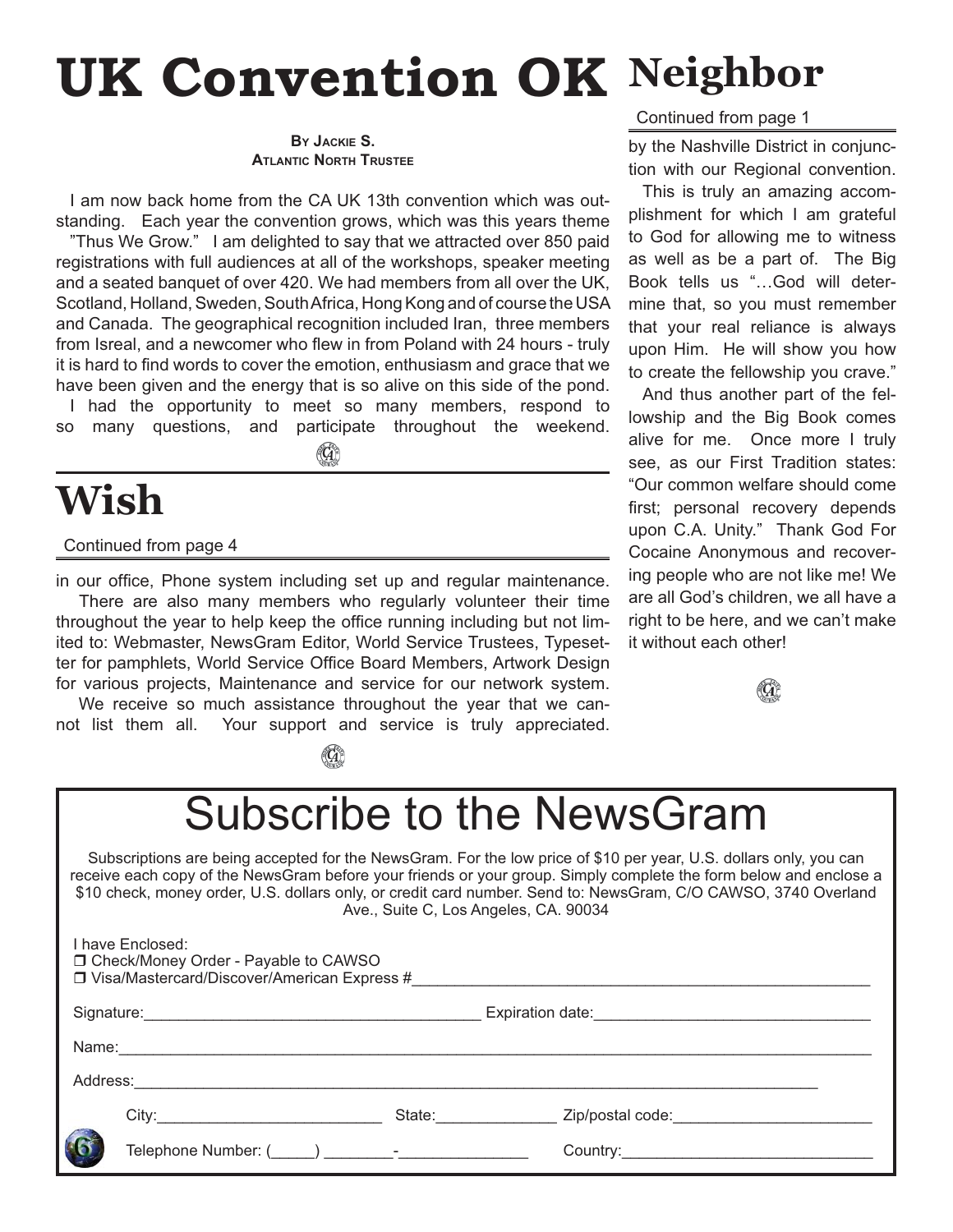## **Spotlight on Unity Unity goes International**

#### **PETER O. HONG KONG**

C.A. Unity is now being actively extended around the world and to assist this, an International Outreach Sub-committee that includes members from

the USA, Asia and other countries has been formed. A unity inquiry from the UK has been recently received and this, coupled with the recent World Service Conference approval of your new worldwide areas-Scotland, Holland, Sweden and Hong Kong-means the need for worldwide unity is becoming increasing. This is a positive challenge for the C.A. Unity Committee and already we are looking to create an international web

site so that everyone worldwide, will be able to receive unity information as and when sought and required.

In addition to the newly recognized areas, meetings have or are about to be started in Spain, South Africa and Australia. As our C.A. Fellowship develops and grows, the need for C.A. Unity will also grow.

The growth of our Fellowships to all parts of the world is a wonderful opportunity for us to "pass the message" to more and more addicts out there. Unity, therefore, becomes a vital function to ensure support and guidance is available to all, as and when requested and required.



#### **AUTHORIZATION FOR DIRECT PAYMENT (ACH DEBITS)** YES, as a member of C.A., I want to participate in the C.A. World Services Contribution Program to help keep C.A. World Services going strong! Cocaine Anonymous World Service Office, Inc. 3740 Overland Avenue, Suite C Los Angeles, CA 90034 1-310-559-5833 cawso@ca.org In consideration of the 7th Tradition, donations to Cocaine Anonymous World Service Office, Inc. as listed above, I authorize Cocaine Anonymous World Service Office, Inc. (CAWSO, Inc.) to initiate variable entries to my account described below: Type of Account:: □ Checking □ Savings □ Credit Card □ Debit Card Credit Card or Debit Card Name: \_ Account Number/Expiration Date: Financial Institution's Name: If using a checking account, please include a voided check; if using a savings account, please include a deposit slip. PAYMENT DETAILS: Amount in U.S. Dollars: Date of first payment: r 1st of month r 15th of month PAYMENT FREQUENCY: □ Monthly □ Weekly □ Annually □ One Time Basis Effective Date: / / / (mm/dd/yy) This authority is to remain in full force and effect until CAWSO, Inc. has received written notification from me of it's termination in such time and manner as to afford CAWSO, Inc. a reasonable opportunity to act on it. Name: Signature: (Please print) Address: Date: Telephne Number:<br>
Telephne Number: PLEASE MAKE A COPY OF THIS FORM FOR YOUR RECORDS.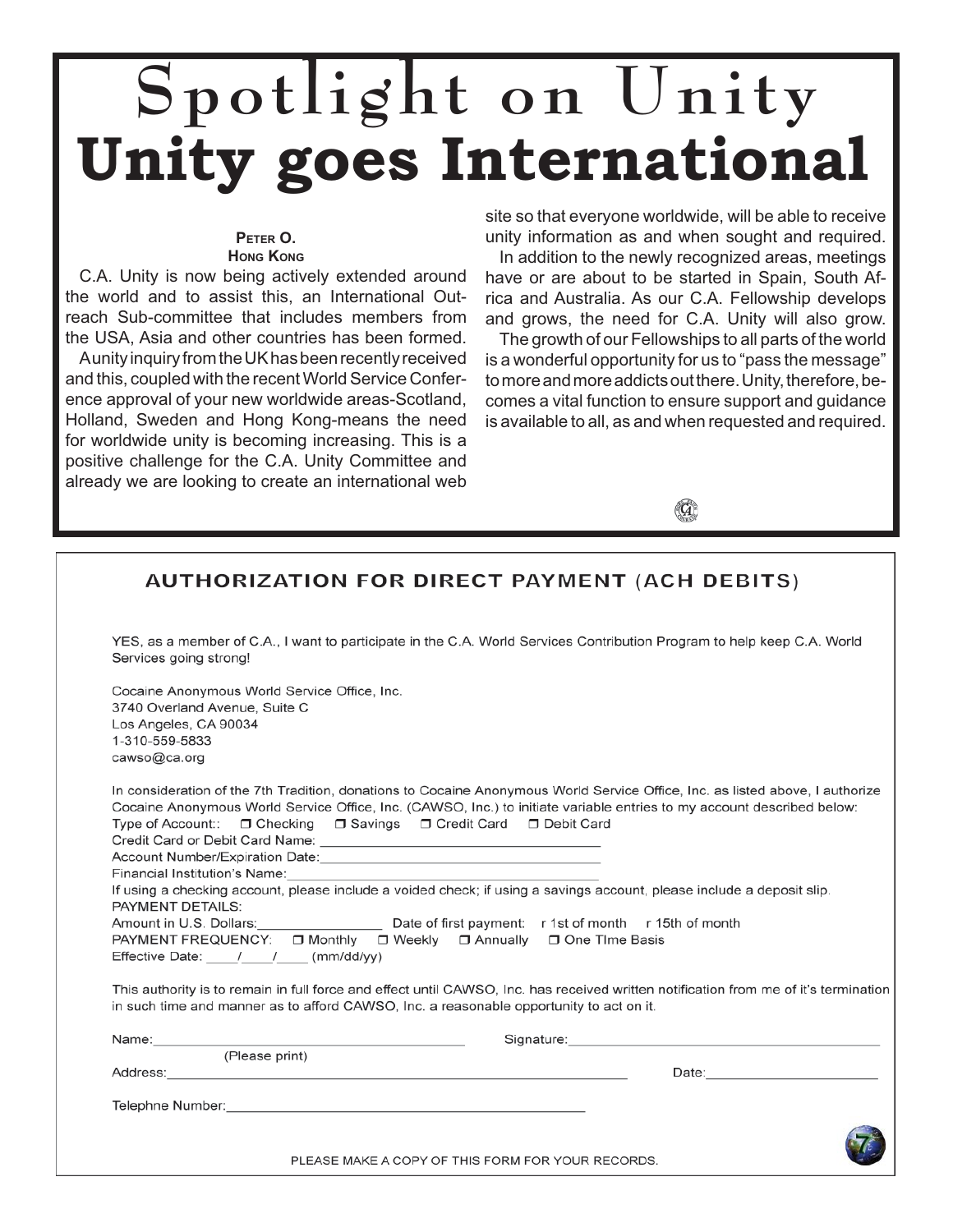## **The Ultimate Authority**

**ERIC R. NORTH TEXAS Concept One: The final responsibility and the ultimate authority for C.A. World Services always should reside in the collective conscience of our whole fellowship.**

Concept One ensures that the groups as a whole have a say in what goes on in C.A. Concept One goes right along with our Second Tradition, " For our group purpose there is but one ultimate authority- a loving God as He may express Himself in our group conscience. Our leaders are but trusted servants; they do not govern."

Everyone that is a member of a group has a say in what goes on in C.A.

A collective conscience from every single C.A. member would of course take forever to be heard.

C.A. has adopted A.A.'s world service structure, which makes millions of voices heard through you, its members. This happens every single year at the World Service Conference. Most Areas are represented there and all are welcome.

How do you get heard? First you should be a member of a group, and participate in your group conscience meetings. Your group should have a GSR, Group Service Representative, that attends the regular District and/or Area meetings. Your GSR takes reports to your group about the things happening in your District, Area, Region, and World Service. Your group should then vote on issues. Your GSR is now your groups voice and takes the group's conscience back to the proper meeting and votes on the groups behalf. A collective conscience is then formed by your district or area.

Every area of C.A. has the right to send delegates to the World Service Conference. These delegates are elected in by group conscience ...your groups. Delegates are now your voice at the World Service Conference. When a group conscience is taken at the district or area level, it is the responsibility of those delegates to take your group's voice to the World Service Conference. A new group conscience is taken at the Conference and decisions are made on behalf of your area, district, and group by your delegate.

This may sound confusing but it works. If you don't "get it" I would recommend you participate in your Group, District and Area meetings. It is not all that confusing when you get involved!



## **Step One: In the Heart of Texas**

**SHELDON G. AUSTIN, TEXAS**

**Step One: We admitted we were powerless over cocaine and all other mind-altering substancesthat our lives had become unmanageable.**

In my view, Step One is a completely personal step that requires self-examination and is best taken with one's sponsor. The sponsor will guide us through the Big Book pointing out what this step means.

We need to understand what we mean, when we say "we admitted we were powerless over cocaine and all other mind altering substances — that our lives had become unmanageable." The Big Book uses more pages for Step One than for any other step, which makes it clear to me that this is a very important step. I believe that Step One is the foundation of

the arch to freedom described in Step Three. We hear in meetings sometimes "that I did my Step

One work while I was out there using." My view is that our history is invaluable when it comes to looking at ourselves and answering some of the questions. How-

ever, that history falls way short of a "heartfelt" admission of powerlessness and acceptance of unmanageable life — when using or clean. The Big Book states, "that the idea that somehow, someday we will control and enjoy our use is the great obsession of every abnormal [addict]" and "we learned that we must fully concede to our innermost selves we were [addicts.]" That is the first step of recovery. "The delusion that we are like other people, or presently may be, must be smashed."

The Big Book provides us with questions to help us determine if we have a problem. The answers, however, are left to us and only us, as no one can determine for another if he/she is and addict.

In our C.A. 12 Step Guide pamphlet it says, "Barring divine intervention of a Higher Power, we will use over and over again, no matter how much we want to stay clean."

For me personally, Step One has convinced me that when it comes to cocaine and managing my life, I'm hopeless on my own power. I believe the hopelessness of this step is what helps me do the things that are required for me to stay clean and sober and connected to a power greater than myself. So, if it has been awhile since you last connected with Step One, find an addict who is desperately searching for the solution and see how, "no matter what our history is," Step One is the same for all of us addicts in Cocaine Anonymous.

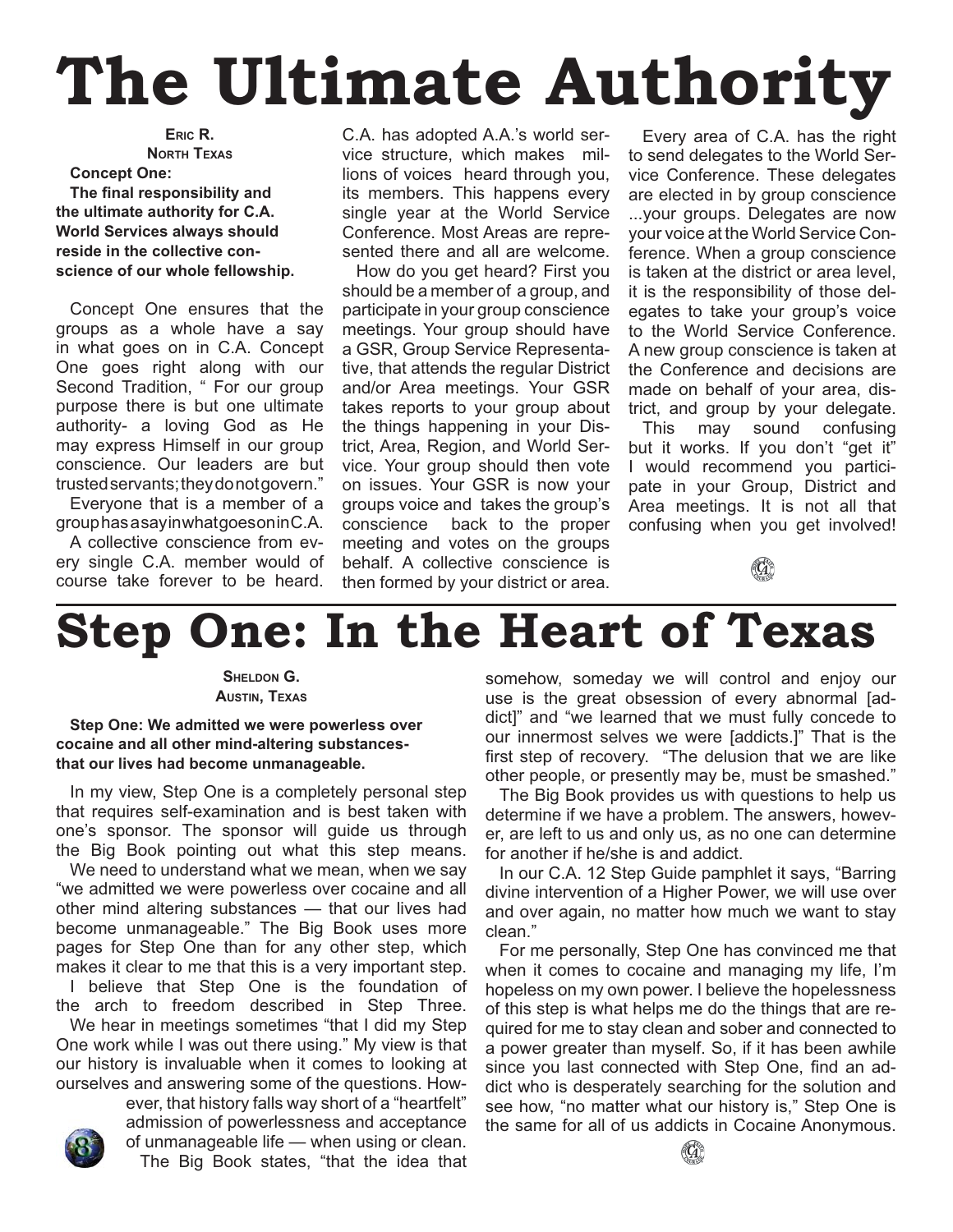## **Convention**

Continued from page 5

One of the events was a train ride through parts north of SLC. I have a great photo of a bunch of California addicts holding their hats as the train wound around the mountains. It was truly a Host of Friends.

The 12th Convention was in Atlanta, GA just a few months before the Olympics came to town. The theme was 12 Years and 12 Steps. A group of the Trustees went on an excursion to Stone Mountain and took the trolley up and hiked down. I try to observe our Traditions and to me that means not using a camera in our meetings. That leaves me with having to trust my memory for the details of the conventions, while I have pictures to remind me of the activities and events. I remember a lot of fun activities the whole time we were in Atlanta and I also felt a little sad, as it was my last time as a Trustee.

Denver, Colorado was host to the 13th Convention, with the theme We Carry This Message. Denver revisited all the previous logos and put a great poster and shirt together, a collage of every convention to date. The best memories of any convention are getting to see my fellow addicts and old friends.

The group of Trustees that I served with felt like family …so new conventions had begun to feel like family reunions by the time the 14th Convention rolled around.

Serenity by the Sea was held in Los Angeles. It was going to be in San Diego, but the expense of that seemed to be too much for us and we partied in LA.

As I recall there were more than 1,800 addicts in attendance: all partying like crazy and all clean and sober.  $(\mathbb{C})$ 

### **World Service Conference Committee needs help**

Attention, all new and returning WS Conference Delegates: The WS Conference Committee is always looking for ways to better assist the Delegates and to facilitate the smooth running of the Conference.

Each year with the help of the evaluations filled out at the end of the conference, we explore and discuss new ways to assist you.

We know how confusing it can be if it's your first Conference, especially if you are coming from new areas, or if you are from an new area or where there may not have been any prior delegate participation at the Conference.

This year, we have come up with a new idea that will help some of our new delegates; it's called the "Buddy System."

We have also revised the Delegate Registration form by adding a check box that asks the question: If you are a new or second year Delegate, would you like a returning delegate to help guide you, or help you better understand the terms and actions that take place at the conference?

This buddy would be a Conference Sponsor, if you like.

In addition, there will be another check box on the registration form for returning Delegates, preferably those Delegates with 2 or more years experience at a WS conference, to indicate if you would like to do service at the conference to help the new Delegate.

Speaking as a past Delegate, I know that when I first came to the Conference I was confused to say the very least. Not only was I a new Delegate, but a Delegate from a new Area and there was no one back home to guide me to answer questions like: Who is Robert and where did these rules come from?

I would have loved to have had a Conference buddy or sponsor to guide me through the process. I think it would have been especially helpful during the following year too, to have help with crafting referrals and to help understand the responsibility and even encourage participation in the committee work throughout the year.

Any one interested in getting or being a conference sponsor can E-Mail the committee at ConferenceCommittee@ca.org. We hope this will be a helpful and enjoyable experience for all who wish to participate. We look forward to seeing you in September at the Conference.

In love and service,

The Conference Committee

The Committee dedicated to helping you, help CA.

If your area or district has an event that you would like to list in the Calendar Of Events contact the World Service Office in one of the following ways: NewsGram, C/O CAWSO, 3740 Overland Ave., Suite C, Los Angeles, C.A. 90034. E-Mail to: newsgram@ca.org or by Fax to: (310) 559-2554, Attention NewsGram.

 $\mathbb{G}$ 

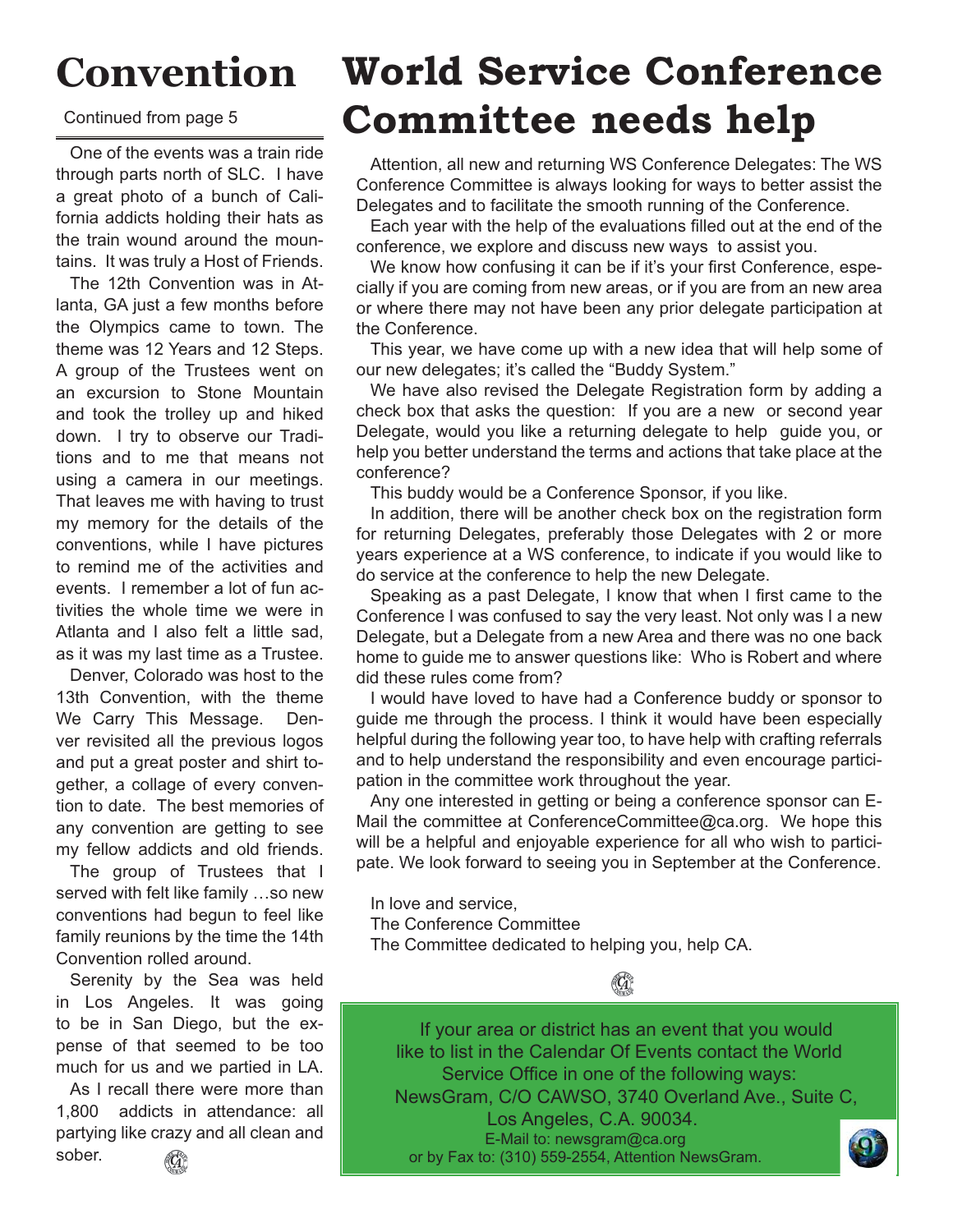## **HFC VOLUME II UPDATE**

#### **BY CYNTHIA C., PACIFIC NORTH/LCF TRUSTEE**

The Storybook Subcommittee of the WSC Literature, Chips & Format ("LCF") Committee is still hard at work on CA's next book, "Hope, Faith & Courage Volume II, Stories and Literature from the Fellowship of Cocaine Anonymous." We're nearing the home stretch of a long process which began when the 1999 World Service Conference approved the concept for a 2nd

edition of the storybook, to be compiled by the standing subcommittee of LCF. Several calls were made to the fellowship for story submissions, with the final deadline ultimately extended to January 1, 2005.

Stories from the Fellowship of Cocaine Anonymous Our first book was published prior to the establishment of our current 12 Point Literature Approval Process, which requires at point 10 that all draft literature pieces be submitted to the delegates for feedback. Applying this part of the process to a large project likeVolume II

raise several concerns, including the cost of copying and postage. As a result, the 2003 Conference unanimously passed a motion "That when the draft of the new story book is submitted, that the exception be made to the 12 point process, that the "story" section not be published in the 10th point, and the Literature, Chips & Format Committee have the responsibility of



the choice of stories, with Trustee approval." The remainder of Volume II, including the

cover, an updated Preface and the proposed Table of Contents, completed its journey through all 12 points at the 2004 Conference. A motion was also passed in 2004 to allow LCF to craft and present to the Conference an approval process tailored specifically to future books.

The Storybook Subcommittee has been involved in

various stages of the story selection process for the last several years, working together via an online discussion group and numerous conference calls. The most promising stories are currently being edited by subcommittee members and will be presented to the full LCF committee for its approval. Once LCF has approved the final selection, the stories will go to the World Service Board of Trustees to ensure that there are neither Traditions violations nor concerns that might affect Cocaine Anonymous as a

whole. Following approval by the WSBT, the stories will be sent to the WSO to arrange for professional editing. The edited draft will then be returned to LCF for its approval before going to press.

We thank all of you who submitted stories for your contributions to this project and for your continuing patience as we finalize the story selection. We are all very much looking forward to the day we can hold Volume II in our hands!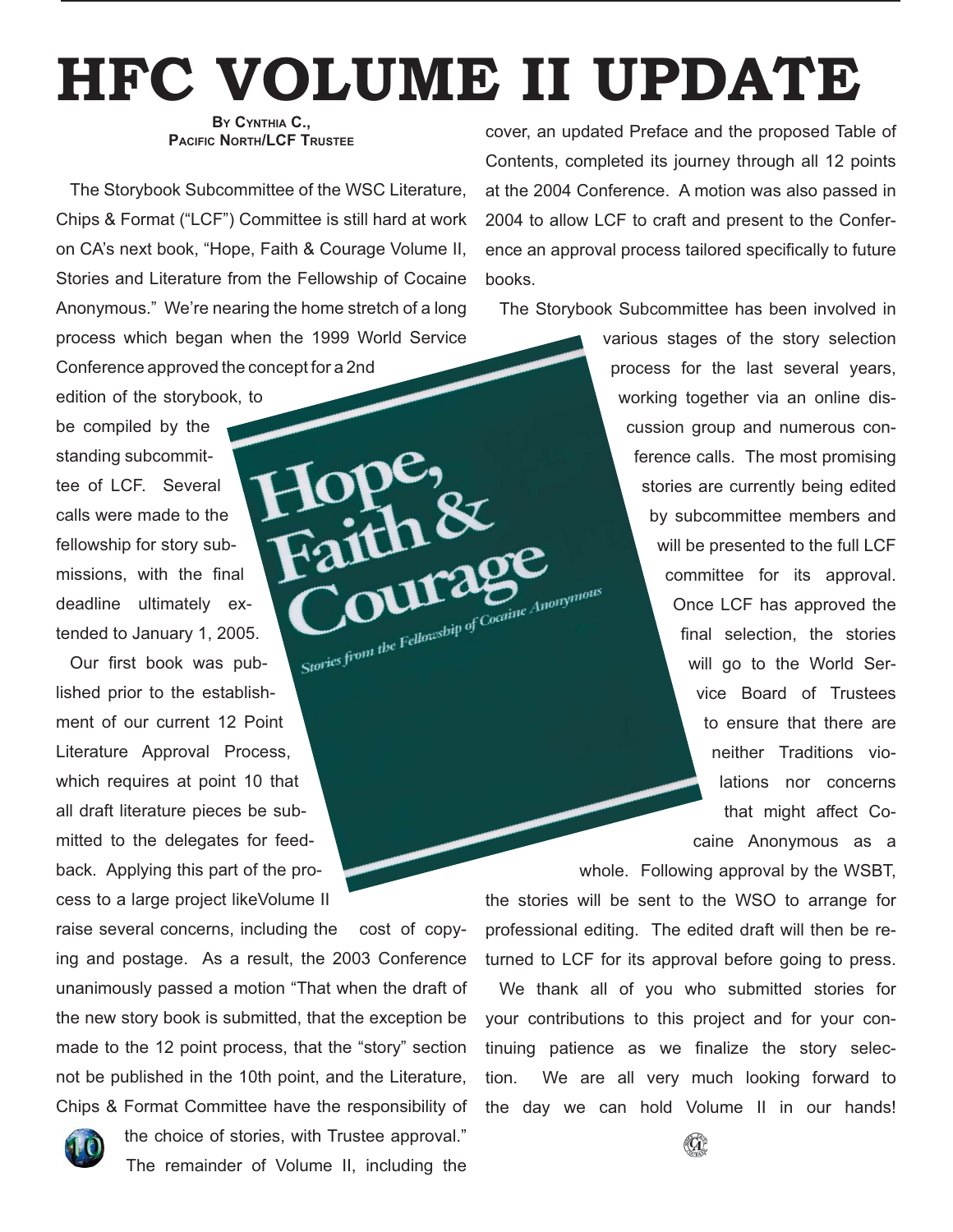### **7th Tradition Donations**

**Oct. - Dec. 2004**

| <b>State</b>    | <b>Group Name/City</b>                                                     | <b>Amount</b> |                    |
|-----------------|----------------------------------------------------------------------------|---------------|--------------------|
| Alabama         |                                                                            |               |                    |
|                 | First Freedom Group - Birmingham                                           | \$            | 200.00             |
| Arizona         |                                                                            |               |                    |
|                 | CA of Arizona Tucson District                                              | \$            | 1,686.03           |
|                 | Saturday Night Live - Tempe                                                | \$            | 424.05             |
|                 | Sun Valley Intergroup                                                      | \$            | 28.56              |
| Arkansas        |                                                                            |               |                    |
|                 | Arkansas Area (A.A.C.A.)                                                   | \$            | 225.00             |
| California      |                                                                            | \$            | 10.00              |
|                 | 10 Years & Up - South Central LA                                           |               |                    |
|                 | Anonymous Individual - Los Angeles                                         | \$<br>\$      | 150.00<br>150.00   |
|                 | Anonymous Individual - Los Angeles<br>Anonymous Individual - Los Angeles   | \$            | 3.00               |
|                 |                                                                            | \$            | 50.00              |
|                 | Anonymous Individual - West Hollywood                                      | \$            | 30.00              |
|                 | Bagels by the Beach - Malibu<br><b>CA Inland Empire</b>                    | \$            | 500.00             |
|                 | CALA Long Beach / Compton                                                  | \$            | 574.55             |
|                 | <b>CALA South Central District</b>                                         | \$            | 5,648.00           |
|                 | CASFSC - San Francisco                                                     | \$            |                    |
|                 |                                                                            | \$            | 50.00              |
|                 | Central California CA                                                      |               | 618.00             |
|                 | Eastside Early Bird Attitude Adjustment - Long                             |               |                    |
|                 | Beach<br>End of the Line - Ventura                                         | \$<br>\$      | 100.00             |
|                 |                                                                            | \$            | 15.00<br>92.76     |
|                 | Friday Night Candle Light - San Pedro<br>Grateful In Granada               | \$            |                    |
|                 |                                                                            | \$            | 24.00              |
|                 | It's Time To Live - South Central LA                                       | \$            | 10.00              |
|                 | Kick Rocks Meeting - Palm Desert                                           | \$            | 88.00              |
|                 | Miracle Mile - Los Angeles                                                 | \$            | 10.00              |
|                 | One Step At A Time                                                         |               | 25.00              |
|                 | Ringing In Recovery - Bell (South Central LA)                              | \$            | 5.00               |
|                 | San Diego CA                                                               | \$            | 1,000.00           |
|                 | San Gabriel-Paomona Valleys CA                                             | \$            | 504.23             |
|                 | Sonoma County Intergroup - Santa Rosa                                      | \$            | 30.00              |
|                 | WSOB Meeting - Los Angeles                                                 | \$            | 58.90              |
|                 | Wednesday Wave - Grand Terrace                                             | \$            | 20.00              |
|                 |                                                                            |               |                    |
|                 |                                                                            |               |                    |
| <b>State</b>    | <b>Group Name/City</b>                                                     |               | <b>Amount</b>      |
| Colorado        | Anonymous Individual - Pueblo                                              | \$            | 25.00              |
|                 | CA of Colorado Area                                                        | \$            | 288.00             |
|                 | <b>Denver District</b>                                                     | \$            | 550.80             |
|                 | Denver District Entertainment Committee                                    | \$            | 100.00             |
|                 | <b>Denver District Meeting</b>                                             | \$            | 97.00              |
|                 | Nirvana - Denver                                                           | \$            | 332.00             |
|                 | Promises Meeting - Denver                                                  | \$            | 60.00              |
|                 | Relapse Prevention 101                                                     | \$            | 10.00              |
|                 | The Other Meeting - Denver                                                 | \$            | 46.92              |
| Florida         |                                                                            |               |                    |
|                 | CA Florida - Ft. Myers                                                     | \$            | 200.00             |
|                 | CA of the Treasure Coast                                                   | \$<br>\$      | 100.00<br>21.58    |
|                 | Dade, Broward & Palm Beach District<br>Straight With No Chaser - Ft. Myers | \$            | 20.00              |
| Georgia         |                                                                            |               |                    |
|                 | CA Miracles - Macon                                                        | \$            | 179.58             |
|                 | Cocanuts - Lawrenceville                                                   | \$            | 121.00             |
|                 | Spiritual Awakenings                                                       | \$            | 49.36              |
|                 | <b>Today's Hope</b>                                                        | \$            | 42.89              |
|                 | <b>Tucker Turtles</b>                                                      | \$            | 170.00             |
| <b>Illinois</b> |                                                                            |               |                    |
|                 | Forever Free Meeting - Bloomington                                         | \$            | 10.00              |
|                 | Fresh Start Meeting - Rockford<br><b>Illinois Area</b>                     | \$            | 50.00              |
|                 | NorthWest Suburban District                                                | \$<br>\$      | 2,900.00<br>125.37 |
|                 | South & West District                                                      | \$            | 631.80             |
| Indiana         |                                                                            |               |                    |
|                 | Ft. Wayne H&I                                                              | \$            | 45.90              |
| lowa            |                                                                            |               |                    |
|                 |                                                                            |               |                    |
|                 | Des Moines Iowa District CA                                                | \$            | 50.00              |
| Louisiana       | <b>Baton Rouge District</b>                                                | \$            | 79.33              |
| Maryland        |                                                                            |               |                    |
|                 | DC-MD-VA Area CA                                                           | \$            | 25.00              |
| Michigan        |                                                                            |               |                    |
|                 | Lansing District CA<br>Saturday Morning Alive - Lansing                    | \$<br>\$      | 40.00<br>30.00     |

| <b>State</b>          | <b>Group Name/City</b>                  | <b>Amount</b>  |
|-----------------------|-----------------------------------------|----------------|
| <b>Minnesota</b>      |                                         |                |
|                       | CA of Minnesota                         | \$<br>60.00    |
| <b>Missouri</b>       |                                         |                |
|                       | Greater Missouri Area of CA             | \$<br>480.00   |
|                       | Men's Meeting                           | \$<br>50.00    |
|                       | <b>St. Louis District</b>               | \$<br>22.79    |
|                       | Thursday Nite Meeting - St. Louis       | \$<br>30.00    |
| <b>Nebraska</b>       |                                         |                |
|                       | CA of Nebraska                          |                |
|                       |                                         | \$<br>172.50   |
| Nevada                |                                         |                |
|                       | Paradise Valley Group                   | \$<br>5.00     |
| <b>New Jersey</b>     |                                         |                |
|                       | New Freedom Group                       | \$<br>30.00    |
| <b>New Mexico</b>     |                                         |                |
|                       | District 2 Albuquerque                  | \$<br>50.00    |
|                       | <b>SW Regional Convention</b>           | \$<br>2,500.00 |
|                       |                                         |                |
| <b>New York</b>       |                                         |                |
|                       | 60 Minutes                              | \$<br>63.00    |
|                       |                                         | 100.00         |
|                       | Is A Better Way                         | \$             |
|                       | Sober Toast                             | \$<br>30.00    |
|                       | The Last Straw - Queens                 | \$<br>90.00    |
| Ohio                  |                                         |                |
|                       | Akron CA District                       | \$<br>200.00   |
|                       | Another Way - Akron                     | \$<br>30.00    |
| <b>Oklahoma</b>       |                                         |                |
|                       | End of the Line                         | \$<br>55.80    |
| <b>South Carolina</b> |                                         |                |
|                       |                                         |                |
|                       | The Foundation Group                    | \$<br>47.38    |
| <b>Tennessee</b>      |                                         |                |
|                       | Recovery Connection - Memphis           | \$<br>38.00    |
|                       |                                         |                |
| <b>State</b>          | <b>Group Name/City</b>                  | <b>Amount</b>  |
| Texas                 |                                         |                |
|                       | A Vision For You                        | \$<br>50.00    |
|                       | Circles & Triangles - Austin            | \$<br>25.00    |
|                       | Firing Line CA - Dallas                 | \$<br>250.00   |
|                       | Fourth Dimension Group                  | \$<br>50.00    |
|                       | Recovery Text - Austin                  | \$<br>100.00   |
|                       | Step Sisters - Brothers CA              | \$<br>50.00    |
|                       | Stepping Stones - Austin                | \$<br>50.00    |
| Utah                  |                                         |                |
|                       | Speed Bumps                             | \$<br>24.75    |
| Wisconsin             |                                         |                |
|                       | Monday Night 1st Things 1st - Milwaukee | \$<br>114.00   |
|                       | Uncolas - Milwaukee                     | \$<br>180.00   |
| International         |                                         |                |
|                       |                                         |                |
| <b>CANADA</b>         |                                         |                |
| <b>Manitoba</b>       | CA Service Committee - Winnipeg         | \$<br>174.96   |
| <b>United Kingdom</b> |                                         |                |
|                       | Anonymous Individual - Hove GB          | \$<br>5.00     |
|                       | <b>CA Scotland Area</b>                 | \$<br>1,478.00 |
|                       | CA UK Area                              | \$<br>800.00   |
| Online                |                                         |                |
|                       | Steps On Line                           | \$<br>20.00    |
| <b>Birthday</b>       |                                         |                |
|                       | Anonymous Individual - Northridge, CA   | \$<br>18.00    |
|                       | Anonymous Individual - Omaha, NE        | \$<br>36.00    |
|                       | Come Alive - Redondo Beach              | \$<br>69.00    |
| Regional              |                                         |                |
|                       | Pacific South Region                    | \$<br>33.25    |
| <b>WCP</b>            |                                         |                |
|                       | World Contribution Program              | \$1,743.00     |
|                       |                                         |                |
|                       |                                         |                |
| Total                 |                                         | \$26,314.04    |